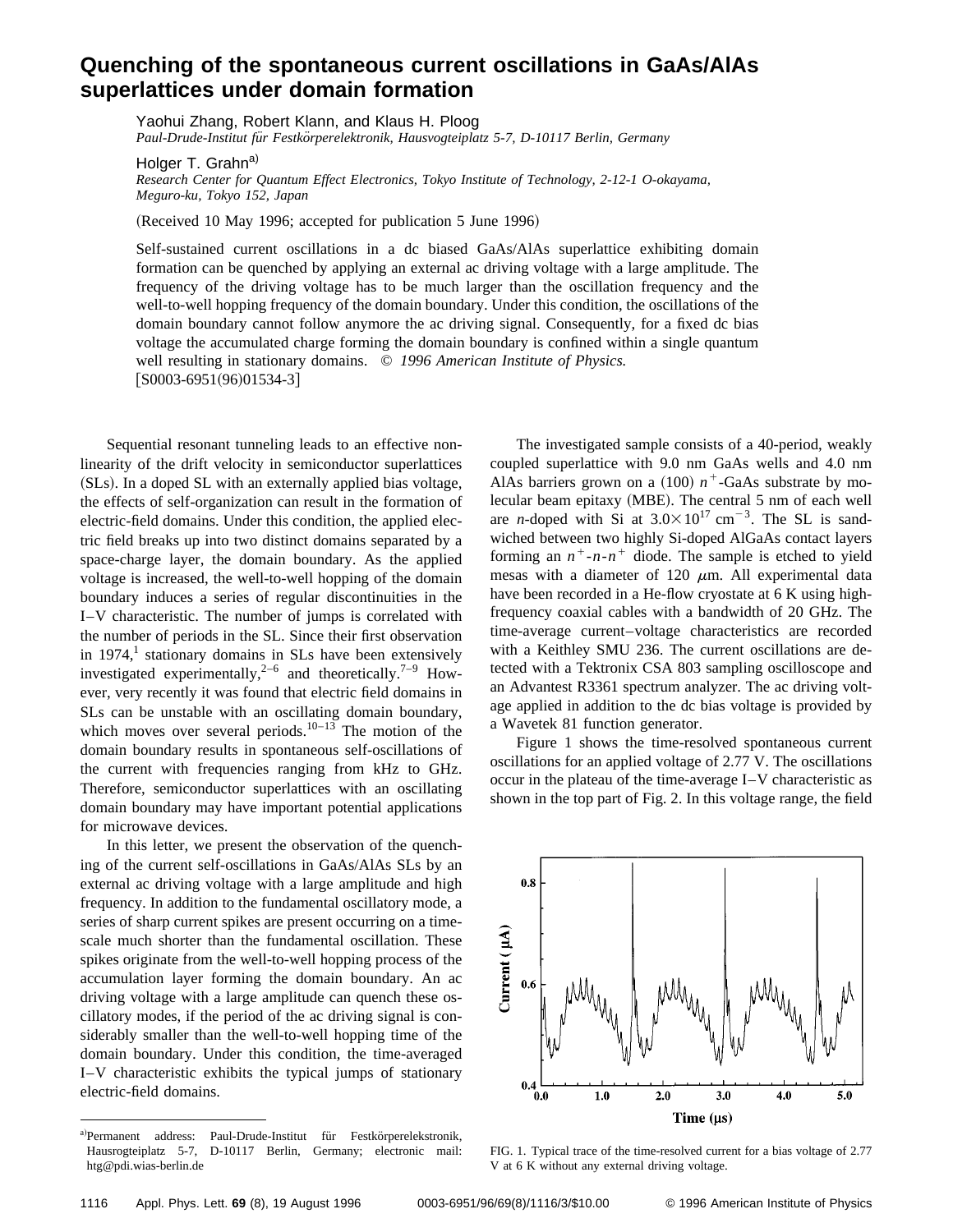



FIG. 2. Time-averaged current vs applied voltage for different amplitudes of the driving voltage with a frequency of 50 MHz at 6 K. The traces for  $V_{\text{ac}}$ = 500 and 700 mV have been shifted by  $-100$  and  $-200 \mu$ A, respectively.

strengths of the two domains are determined by resonant tunneling between adjacent wells involving the lowest electronic sub-band  $(C_1 \rightarrow C_1)$  for the low-field domain and the lowest and the second electronic sub-band  $(C_1 \rightarrow C_2)$  for the high-field domain. Note that in addition to the fundamental oscillation with a period of 1.54  $\mu$ s (650 kHz), fifteen very sharp spikes with a separation of about 100 ns are present within each longer-period oscillation. The observation of these spikes has already been reported in Ref. 14. The separation of these spikes is close to the well-to-well hopping time of the charge accumulating layer, which forms the boundary between stable domains.<sup>6</sup> Although the domain boundary can move spontaneously over several periods in this voltage range, the domain boundary only occupies a single period of the SL similar to the case of stationary domain formation implying that there is a well-defined domain boundary. However, due to the lack of translational symmetry in a weakly coupled SL along the SL direction, the motion of the boundary is not continuous.<sup>6</sup> This discontinuous motion of the domain boundary has already been observed in the time-average I–V characteristic for stationary domain formation. $3$  The dwell time of the accumulating charge within a single quantum well is about ten times longer than the relocation time to the neighboring well. $<sup>6</sup>$  The rapid relo-</sup> cation of the domain boundary is responsible for the enhancement of the current, i.e., the current spikes. The number of spikes indicates the number of periods involved in one complete oscillation.

Figure 2 shows the time-average current–voltage  $(I-V)$ characteristic for different driving voltage amplitudes using a frequency of 50 MHz. The period of the driving signal  $(20$ ns) is much smaller than the dwell time of the accumulating electrons at the domain boundary, but close to the relocation time of the space-charge layer to the adjacent well. As the driving amplitude  $V_{ac}$  increases to 500 mV, regular features

FIG. 3. Frequency spectra of the current oscillations for a fixed applied bias of 2.77 V using different amplitudes of the driving voltage with a frequency of 50 MHz at 6 K. The different spectra at  $V_{ac}$ = 200, 500, 740, and 800 mV have been shifted with respect to the data for no modulation amplitude by  $-110$ ,  $-220$ ,  $-330$ , and  $-440$  dbm, respectively.

begin to appear in the time-averaged I–V characteristic. While these features are rather large for voltages below 1.2 V, they consist of only a small modulation of the average current for voltages above 1.2 V. However, at  $V_{ac}$ =700 mV, the time-averaged I–V characteristics contains many more large current branches separated by jumps, which are similar to the I–V curve for stationary domain formation.<sup>3</sup> With increasing dc voltage, the domain boundary moves from wellto-well with an infinite dwell time resulting in the observed regular spikes. The average voltage spacing of 115 mV between two jumps is somewhat smaller than the energy difference of 135 meV between the first two electronic subbands  $(E_{C2} - E_{C1})$ . This observation is in agreement with previous photoluminescence measurements of the actual field strength of the high-field domain.<sup>15</sup> Furthermore, we also observed a bi- and tristability of the current for a fixed applied voltage similar to the case of stationary domains.<sup>5</sup> The appearance of the regular structures in and the multistability of the time-averaged I–V characteristics can be taken as a signature for the appearance of stationary domains, i.e., a quenching of the current self-oscillations. This interpretation is directly confirmed by looking at the frequency spectra for different driving amplitudes as shown in Fig. 3. The oscillatory modes in the low-frequency regime (about  $1 \text{ MHz}$ ) have completely disappeared for  $V_{ac}$ =800 mV.

The results shown in Fig. 3 have been obtained for a bias voltage of 2.77 V and a driving frequency of 50 MHz. Since the current oscillations of the domain boundary of 650 kHz in Fig. 1 consist of very sharp spikes, their Fourier transform contains many higher harmonics with rather equal amplitude. The frequency spacing between the peaks remains unchanged with increasing driving voltage amplitude up to  $V_{ac}$ =200 mV. A frequency locking between the oscillatory